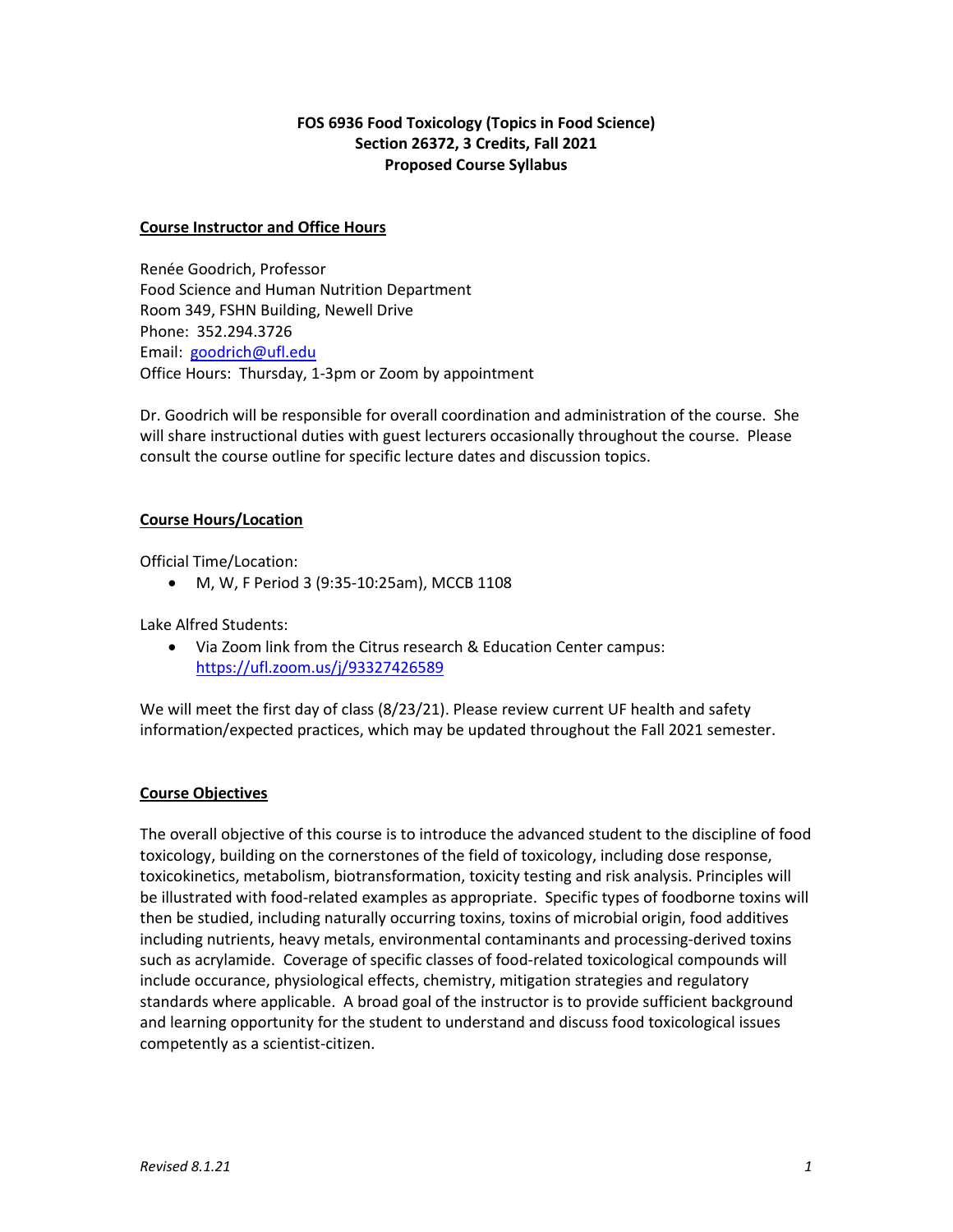### **Prerequisites**

This is graduate-level course. Requirements include an undergraduate degree in food science, human nutrition, animal sciences, public health, or other scientific discipline, including the life and physical sciences. Previous coursework in toxicology is not required, as the basic principles of toxicology will be covered in the first section of course. Previous coursework in biochemistry is recommended.

### **Course Format**

Students will acquire knowledge of the pertinent issues in food toxicology through the use of lectures, class discussions, outside reading, peer presentations, and assignments. As a convenience to the student, lecture outlines will be generally be posted to the UF eLearning Website on Canvas by 8AM the day of each corresponding lecture[: https://elearning.ufl.edu/](https://elearning.ufl.edu/) We will use the Canvas site for archiving lectures, materials, assignments, etc. Please use instructor's email for course correspondence [\(goodrich@ufl.edu\)](mailto:goodrich@ufl.edu), using "Food Toxicology" in the subject line. Materials and instructions for class discussion and assignments will be emailed to all registered students; please keep your inbox up-to-date.

### **Textbook and References**

### **A note on readings:**

Suggested background readings are noted in the course syllabus and are associated with each major topic. I have provided these for the student who wishes to read ahead in preparation for the lecture (note abbreviations used in the following list). Lecture notes will contain the references from which the lecture was developed, along with supplemental material. These will will be noted as "Resources" on the last slide of each set. Better performance in any given class is generally linked to student effort and attention both in class **and** outside of the classroom.

## **Recommended textbook:**

Püssa, Tönu. 2014. Principles of Food Toxicology, 2<sup>nd</sup> Edition. CRC Press, LLC. Boca Raton, FL. --(P)

This text will be on reserve at the Marston Science Library under FOS 6936 Section 26372 and be available for purchase from the UF bookstores. The text will also be made available for use in Room 349, FSHN Building, where additional supplemental texts may also be reviewed for 2-hour periods.

## **Supplemental texts:**

Shibamoto, T. and Bjeldanes, L. 2009. Introduction to Food Toxicology, 2nd Ed. Elsevier Inc., Burlington, MA. -- (SB)

Shaw, Ian. 2013. Food Safety: The Science of Keeping Food Safe. Wiley-Blackwell. Chichester,  $UK. - (S)$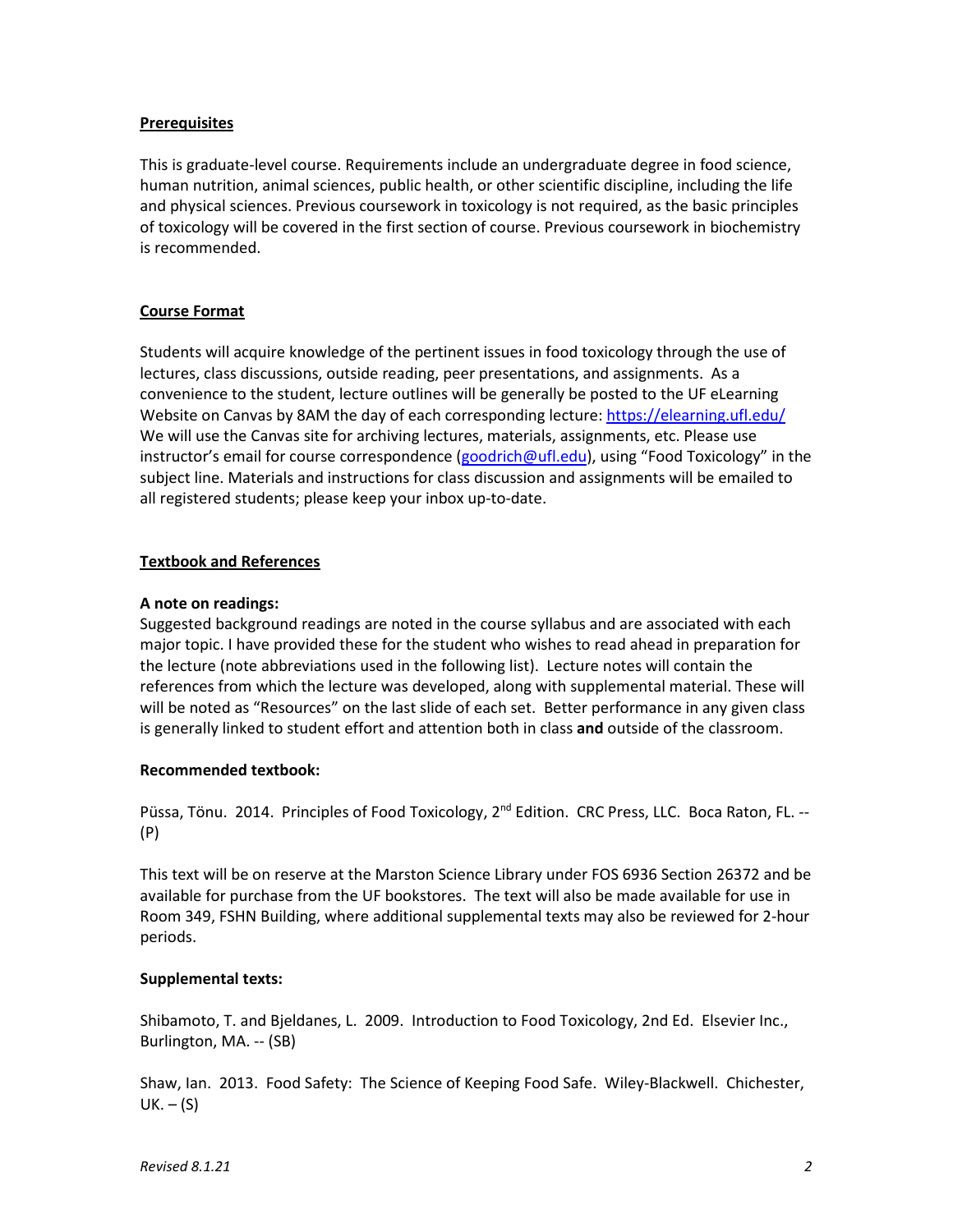Klaassen, Curtis (Ed.). 2013. Caserett and Doull's Toxicology, 8<sup>th</sup> Edition. McGraw-Hill. New York, NY. -- (CD)

### **Grading**

**Exams (4)** 60% (15% each)

*Exams 1-3 (short, closed book exams) will each cover approximately 1/3 of the course material and be equally weighted. However, later course material will draw on foundation material presented in the first section of the course; students should therefore be prepared to apply principles from the entire course as they develop their answers to assignments and exams. The final exam will be a comprehensive, open book exam that will allow the student to demonstrate an understanding and synthesis of the concepts of food toxicology from the entire course.*

**Assignments/Exercises** 40%

*Assignments/exercises represent a significant part of the course grade, and their successful completion is critical. One of these assignments will be a short presentation (20 minutes), in the form of a scientific review summary on a particular topic relevant to food toxicologists. Please adhere to stated deadlines for maximum credit. Attendance and punctuality will be noted; class will start promptly at 9:35am.*

### **Course Average Grade Equivalents:**

90 - 100 A 88 - 89 B+ 80 - 87 B 78 - 79 C+ 70 - 77 C 68 - 69 D+ 60 - 67 D ≤ 59 E

Exams may be graded on a curve at the instructor's discretion. Final scores will be rounded to the nearest whole number to obtain letter grades. Minus grades will not be utilized in this course. For further information about UF policy on grades, please consult the official UF website[: http://www.registrar.ufl.edu/catalog/policies/regulationgrades.html](http://www.registrar.ufl.edu/catalog/policies/regulationgrades.html)

## **Proposed Course Outline**

## **Week 1**

8/23/21: **Lecture:** Introduction to course; review of syllabus and course objectives; introduction and short history of toxicology. (CD, Chap. 1)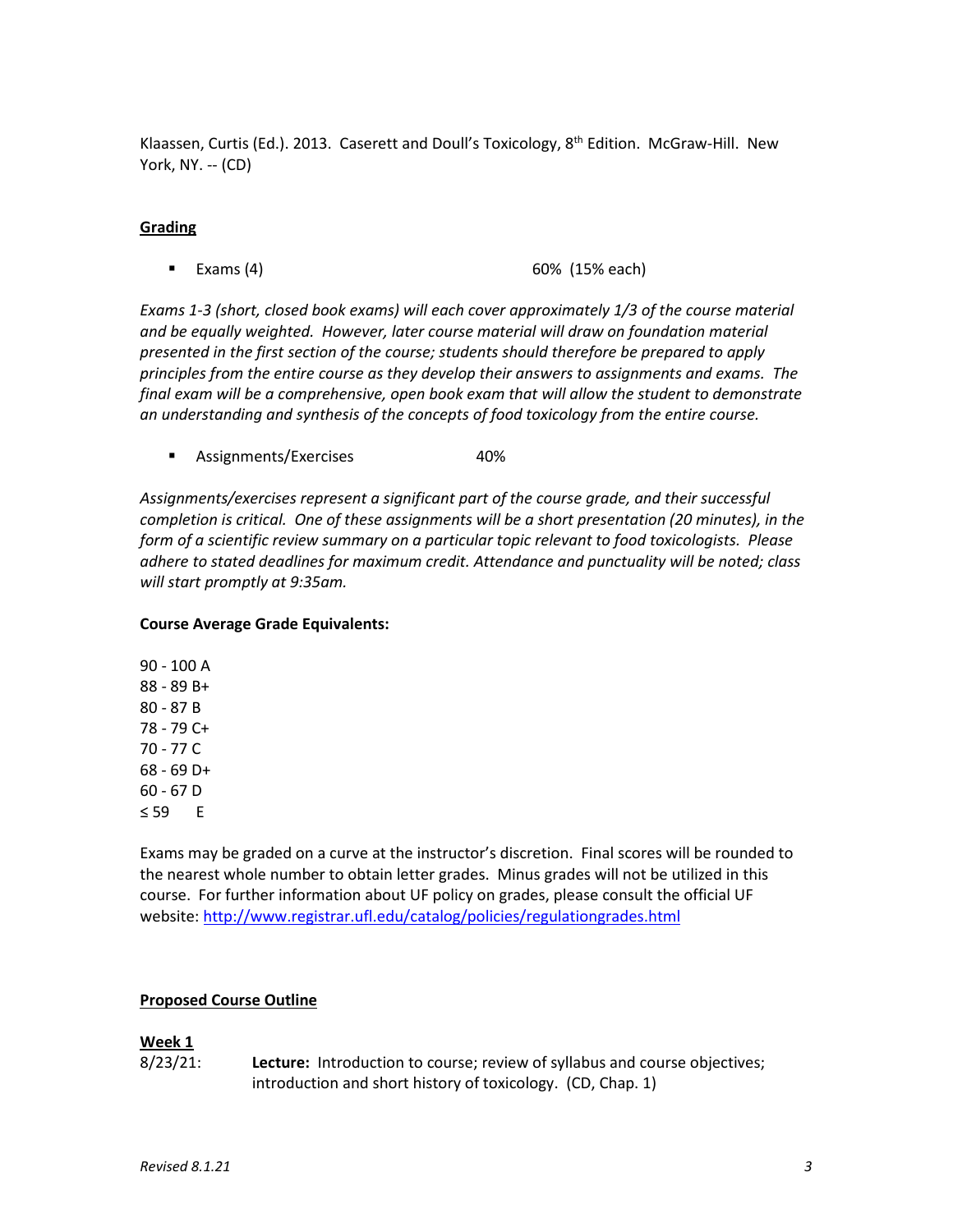| $8/25/21$ : | Lecture: Dose-response; interactions of toxic substances; classification of             |
|-------------|-----------------------------------------------------------------------------------------|
|             | toxicants. $(SB, Chap. 1; P, Chap. 1)$                                                  |
| $8/27/21$ : | <b>Lecture:</b> Toxicology-related principles of cellular biology and biochemistry. (P, |
|             | Chap. 1; general biochemistry texts)                                                    |

# **Week 2**

| $8/30/21$ : | <b>Lecture:</b> Introduction to toxicokinetics; fate of xenobiotics            |
|-------------|--------------------------------------------------------------------------------|
| $9/1/21$ :  | Lecture: Routes of xenobiotics in organisms (entry, absorption, distribution). |
|             | (SB, Chap. 1; CD, Chap. 5)                                                     |
| $9/3/21$ :  | Lecture: Routes of xenobiotics in organisms (biotransformation and enzymes).   |
|             | Begin Assignment 1.                                                            |

# **Week 3**

| $9/6/21$ :  | No class – UF holiday.                                                        |
|-------------|-------------------------------------------------------------------------------|
| $9/8/21$ :  | <b>Lecture:</b> Routes of xenobiotics in organisms (excretion). (SB, Chap. 3) |
| $9/10/21$ : | Lecture/Discussion: Toxicokinetics – additional considerations and summary    |
|             | lecture; Assignment 1 due.                                                    |

# **Week 4**

| $9/13/21$ : | <b>Lecture:</b> Toxic response (other than carcinogenesis). (P, Chap. 3; |
|-------------|--------------------------------------------------------------------------|
|             | SB, Chap. 2); Begin assignment 2                                         |
| $9/15/21$ : | Lecture: Toxic response (con't.)                                         |
| $9/17/21$ : | Lecture: Toxic response - carcinogenesis (SB, Chap. 4)                   |

# **Week 5**

| $9/20/21$ : | Lecture/Discussion: Toxic response - summary                                                                                                     |
|-------------|--------------------------------------------------------------------------------------------------------------------------------------------------|
| $9/22/21$ : | <b>Exam 1:</b> 50 minutes, closed book; Assignment 2 due                                                                                         |
| $9/24/21$ : | <b>Lecture:</b> Analytical determination of toxic compounds. (SB, Chap. 2; P, Chap. 4);<br>Begin Assignment 3 (general scientific presentation). |

# **Week 6**

| $9/27/21$ : | <b>Lecture:</b> Evaluation of toxicity of substances $-$ toxicity testing $(1)$ . (SB, Chap. 2) |
|-------------|-------------------------------------------------------------------------------------------------|
| $9/29/21$ : | <b>Lecture:</b> Evaluation of toxicity of substances – toxicity testing (2). (SB, Chap. 2)      |
| $10/1/21$ : | Lecture: Toxicity testing (3) and regulatory considerations. Begin Assignment 4.                |

## **Week 7**

| $10/4/21$ : | Lecture/Discussion: Toxicological safety, risk analysis and policy. (P, Chap. 6; |
|-------------|----------------------------------------------------------------------------------|
|             | CD, Chap. 4) (Dr. D. Archer, dlarcher@ufl.edu)                                   |
| $10/6/21$ : | <b>Lecture/Discussion:</b> Risk analysis and public health (con't.)              |
| $10/8/21$ : | UF Holiday $-$ Homecoming; no class                                              |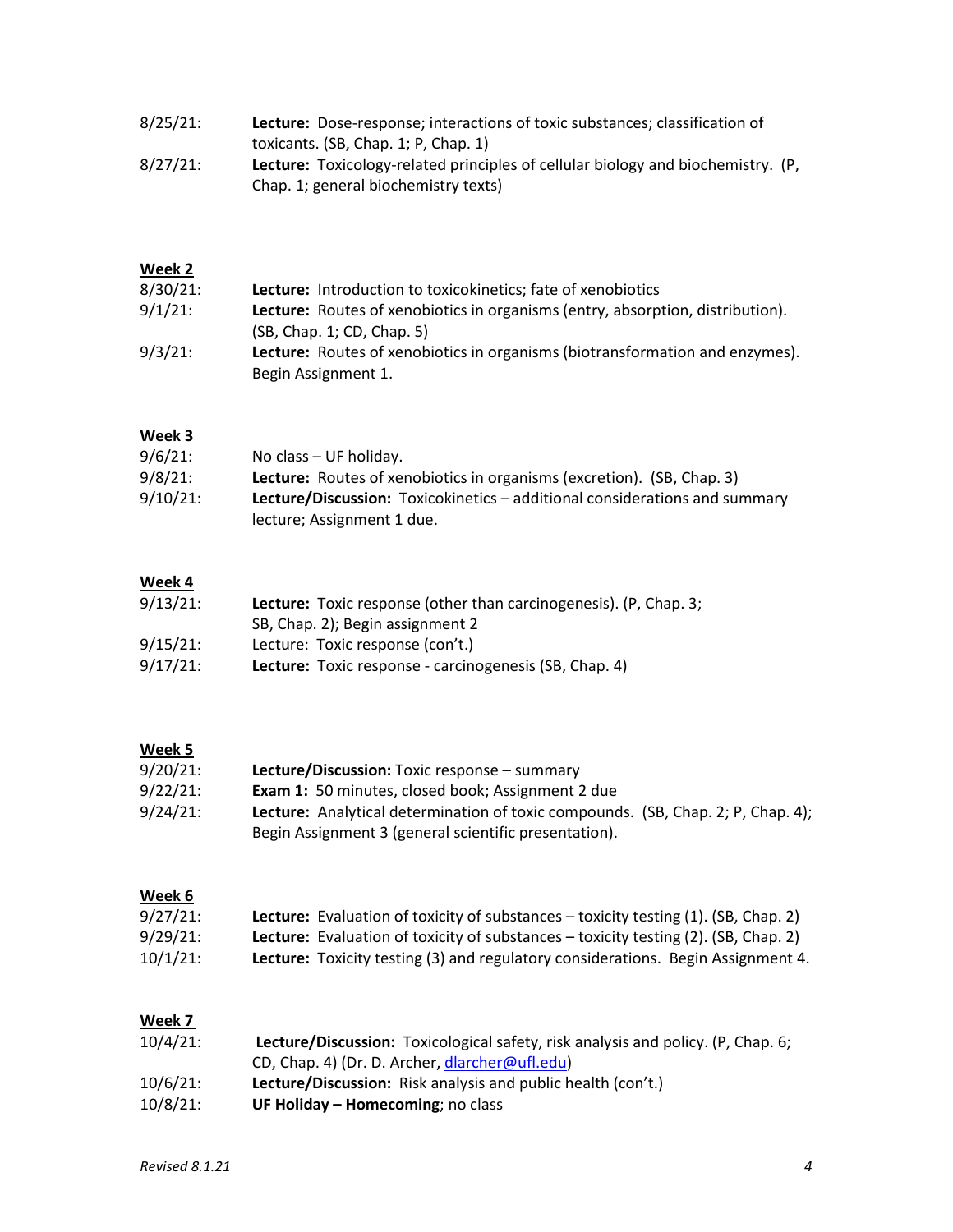# **Week 8**

| $10/11/21$ :                 | Lecture: Marine food toxins (Dr. K. Schneider, keiths29@ufl.edu). (SB, Chap. 5);<br>Assignment 4 due.                                                                                              |
|------------------------------|----------------------------------------------------------------------------------------------------------------------------------------------------------------------------------------------------|
| $10/13/21$ :<br>$10/15/21$ : | Lecture: Animal endogenous toxins; veterinary drugs and prions (SB, Chap. 5)<br>Lecture: Mycotoxins. (SB, Chap. 7); Assignment 3 presentation topic approval<br>due (email to instructor is fine). |
| Week 9                       |                                                                                                                                                                                                    |
| $10/18/21$ :                 | <b>Lecture:</b> Begin endogenous plant toxicants. (SB, Chap. 6)                                                                                                                                    |
| $10/20/21$ :                 | <b>Lecture:</b> Endogenous plant toxicants (con't.).                                                                                                                                               |
| $10/22/21$ :                 | Lecture: Endogenous plant toxicants (con't.); Discussion: Exam 2 review.                                                                                                                           |

# **Week 10**

| $10/25/21$ : | Exam 2: 50 minutes, closed book.                                     |
|--------------|----------------------------------------------------------------------|
| $10/27/21$ : | <b>Lecture:</b> Pesticide residues and US regulations. (SB, Chap. 9) |
| $10/29/21$ : | Lecture: Processing-mediated food toxicants. (SB, Chap. 11)          |

# **Week 11**

| $11/1/21$ : | <b>Lecture:</b> Food additives and regulations. (SB, Chap. 10)                       |
|-------------|--------------------------------------------------------------------------------------|
| $11/3/21$ : | <b>Lecture:</b> Food toxicants and industrial waste/pollution (part 1) (SB, Chap 8); |
|             | Begin Assignment 5; class decision on hot topics                                     |
| $11/5/21$ : | Lecture: Industrial waste/geochemical contamination (part 2) - heavy metals;         |

## **Week 12**

| $11/8/21$ :  | Lecture: Microbial (primarily bacterial) toxins and toxico-infections (Dr. K. |
|--------------|-------------------------------------------------------------------------------|
|              | Schneider).                                                                   |
| $11/10/21$ : | Lecture: Microbial toxins (con't.); Assignment 5 due.                         |
| $11/12/21$ : | <b>Lecture:</b> Endocrine disruptor chemicals; BPA in food packaging.         |

# **Week 13**

| $11/15/21$ : | Hot Topics Lecture (1): Irradiation of foods or microplastics, for example  |
|--------------|-----------------------------------------------------------------------------|
| $11/17/21$ : | Hot Topics Lecture (2): Food-related GMOs and their regulation, for example |
| $11/19/21$ : | Hot Topics Lecture (3): nanotechnology or trans fats, for example           |

## **Week 14**

| $11/22/21$ : | Lecture: Food allergies and other clinically abnormal adverse reactions to<br>foods; exam 3 material review |
|--------------|-------------------------------------------------------------------------------------------------------------|
| 11/24/21:    | UF Class Holiday - Thanksgiving; no class                                                                   |
| $11/26/21$ : | UF Holiday - Thanksgiving; no class                                                                         |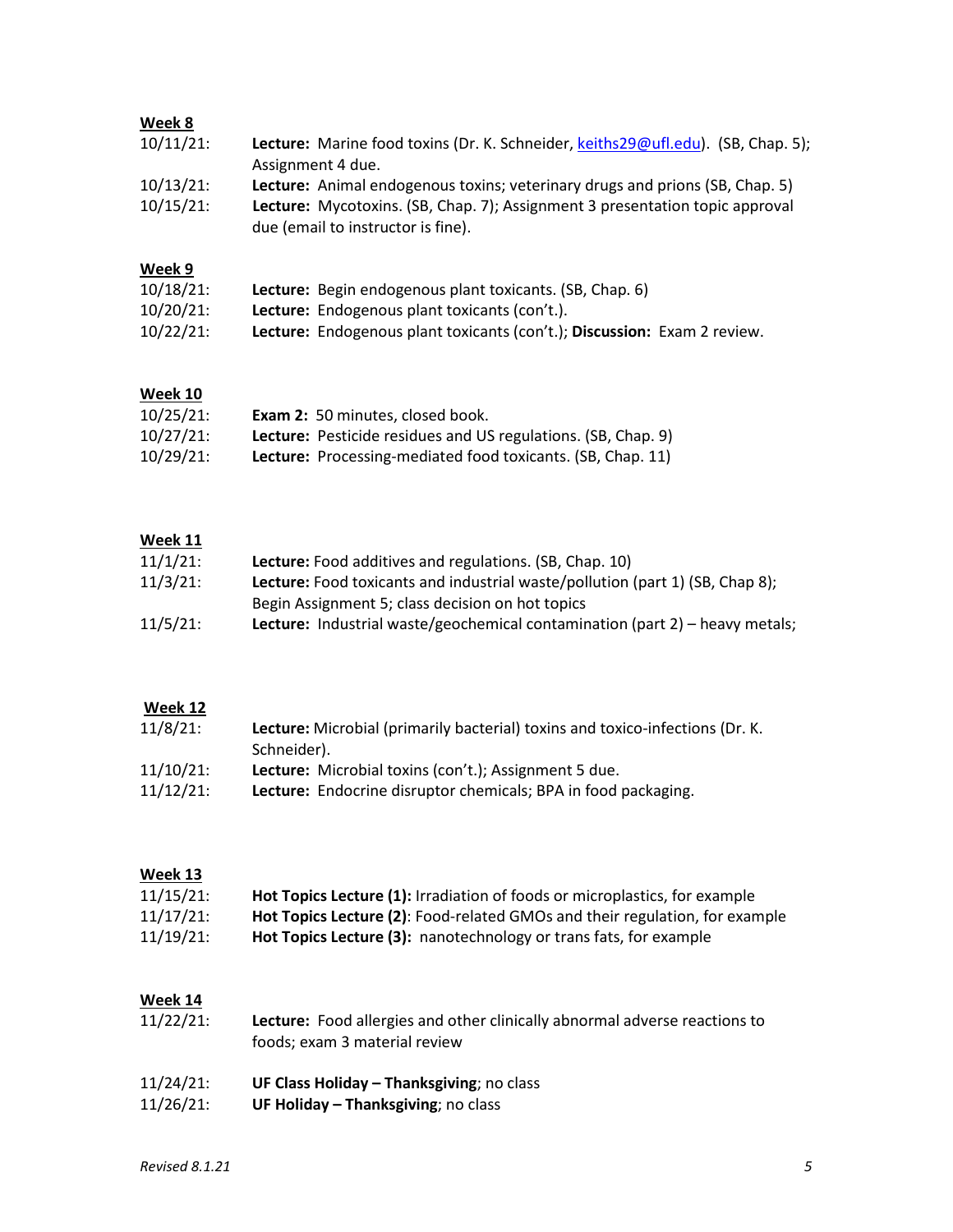### **Week 15**

| 11/29/21:   | <b>Exam 3:</b> 50 minutes, closed book                                         |
|-------------|--------------------------------------------------------------------------------|
| $12/1/21$ : | Workday/Discussion: What makes an interesting scientific presentation?         |
| $12/3/21$ : | Presentation/Discussion: Begin peer presentations; Assignment 3 due (in draft) |
|             | final form with key supporting documents - everyone)                           |

## **Week 16**

| $12/6/21$ :  | Presentation/Discussion: Peer presentations                                       |
|--------------|-----------------------------------------------------------------------------------|
| $12/8/21$ :  | <b>Presentation/Discussion:</b> Peer presentations; Course summary and final exam |
|              | review; Last day of class                                                         |
| $12/10/21$ : | <b>UF Reading Day</b> ; no class                                                  |

# **Week 17**

| 12/16/21: | Final Exam (3:00-5:00pm; 2 hours; open book) - location TBD |
|-----------|-------------------------------------------------------------|
|-----------|-------------------------------------------------------------|

### **Information for All Students**

### **Policy on In-Class Recording**

Students are allowed to record video or audio of class lectures. However, the purposes for which these recordings may be used are strictly controlled. The only allowable purposes are (1) for personal educational use, (2) in connection with a complaint to the university, or (3) as evidence in, or in preparation for, a criminal or civil proceeding. All other purposes are prohibited. Specifically, students may not publish recorded lectures without the written consent of the instructor. A "class lecture" is an educational presentation intended to inform or teach enrolled students about a particular subject, including any instructor-led discussions that form part of the presentation, and delivered by any instructor hired or appointed by the University, or by a guest instructor, as part of a University of Florida course. A class lecture does not include lab sessions, student presentations, clinical presentations such as patient history, academic exercises involving solely student participation, assessments (quizzes, tests, exams), field trips, private conversations between students in the class or between a student and the faculty or lecturer during a class session. Publication without permission of the instructor is prohibited. To "publish" means to share, transmit, circulate, distribute, or provide access to a recording, regardless of format or medium, to another person (or persons), including but not limited to another student within the same class section. Additionally, a recording, or transcript of a recording, is considered published if it is posted on or uploaded to, in whole or in part, any media platform, including but not limited to social media, book, magazine, newspaper, leaflet, or third party note/tutoring services. A student who publishes a recording without written consent may be subject to a civil cause of action instituted by a person injured by the publication and/or discipline under UF Regulation 4.040 Student

#### **Grades and Grade Points**

For information on current UF policies for assigning grade points, see https://catalog.ufl.edu/ugrad/current/regulations/info/grades.aspx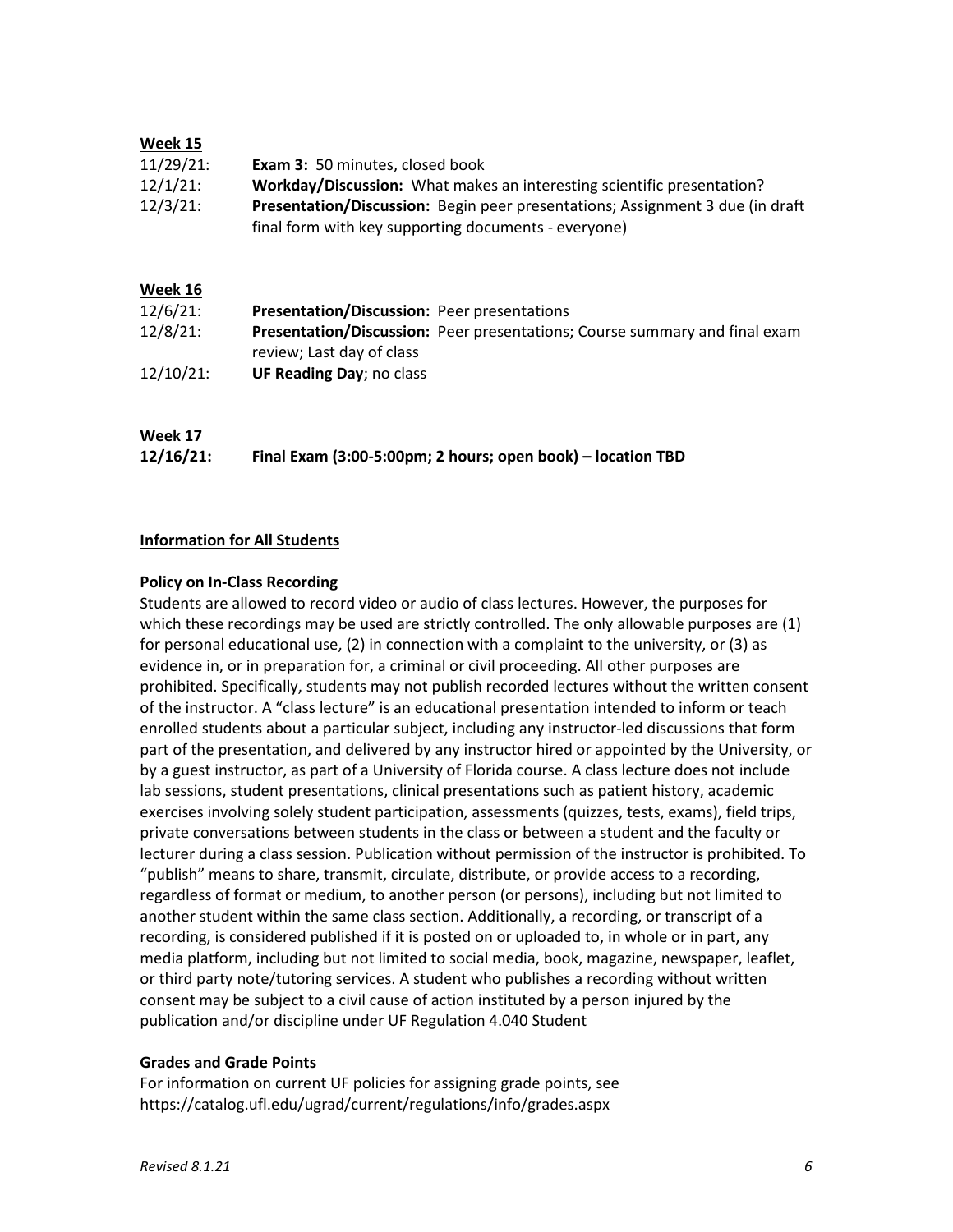### **Attendance and Make-Up Work**

Make-up work and exams will be arranged for official absences. Requirements for class attendance and make-up exams, assignments and other work are consistent with university policies that can be found at: https://catalog.ufl.edu/UGRD/academic-regulations/attendancepolicies/

### **Online Course Evaluation Process**

Student assessment of instruction is an important part of efforts to improve teaching and learning. At the end of the semester, students are expected to provide feedback on the quality of instruction in this course using a standard set of university and college criteria. These evaluations are conducted online at https://evaluations.ufl.edu. Evaluations are typically open for students to complete during the last two or three weeks of the semester; students will be notified of the specific times when they are open. Summary results of these assessments are available to students at https://evaluations.ufl.edu/results.

### **Academic Honesty**

As a student at the University of Florida, you have committed yourself to uphold the Honor Code, which includes the following pledge: "We, the members of the University of Florida community, pledge to hold ourselves and our peers to the highest standards of honesty and integrity." You are expected to exhibit behavior consistent with this commitment to the UF academic community, and on all work submitted for credit at the University of Florida, the following pledge is either required or implied: "On my honor, I have neither given nor received unauthorized aid in doing this assignment."

It is assumed that you will complete all work independently in each course unless the instructor provides explicit permission for you to collaborate on course tasks (e.g., assignments, papers, quizzes, exams). Furthermore, as part of your obligation to uphold the Honor Code, you should report any condition that facilitates academic misconduct to appropriate personnel. It is your individual responsibility to know and comply with all university policies and procedures regarding academic integrity and the Student Honor Code. Violations of the Honor Code at the University of Florida will not be tolerated. Violations will be reported to the Dean of Students Office for consideration of disciplinary action. For more information regarding the Student Honor Code, please see: http://www.dso.ufl.edu/sccr/process/student-conduct-honor-code.

#### **Software Use**

All faculty, staff and students of the university are required and expected to obey the laws and legal agreements governing software use. Failure to do so can lead to monetary damages and/or criminal penalties for the individual violator. Because such violations are also against university policies and rules, disciplinary action will be taken as appropriate.

#### **Services for Students with Disabilities**

The Disability Resource Center coordinates the needed accommodations of students with disabilities. This includes registering disabilities, recommending academic accommodations within the classroom, accessing special adaptive computer equipment, providing interpretation services and mediating faculty-student disability related issues. Students requesting classroom accommodation must first register with the Dean of Students Office. The Dean of Students